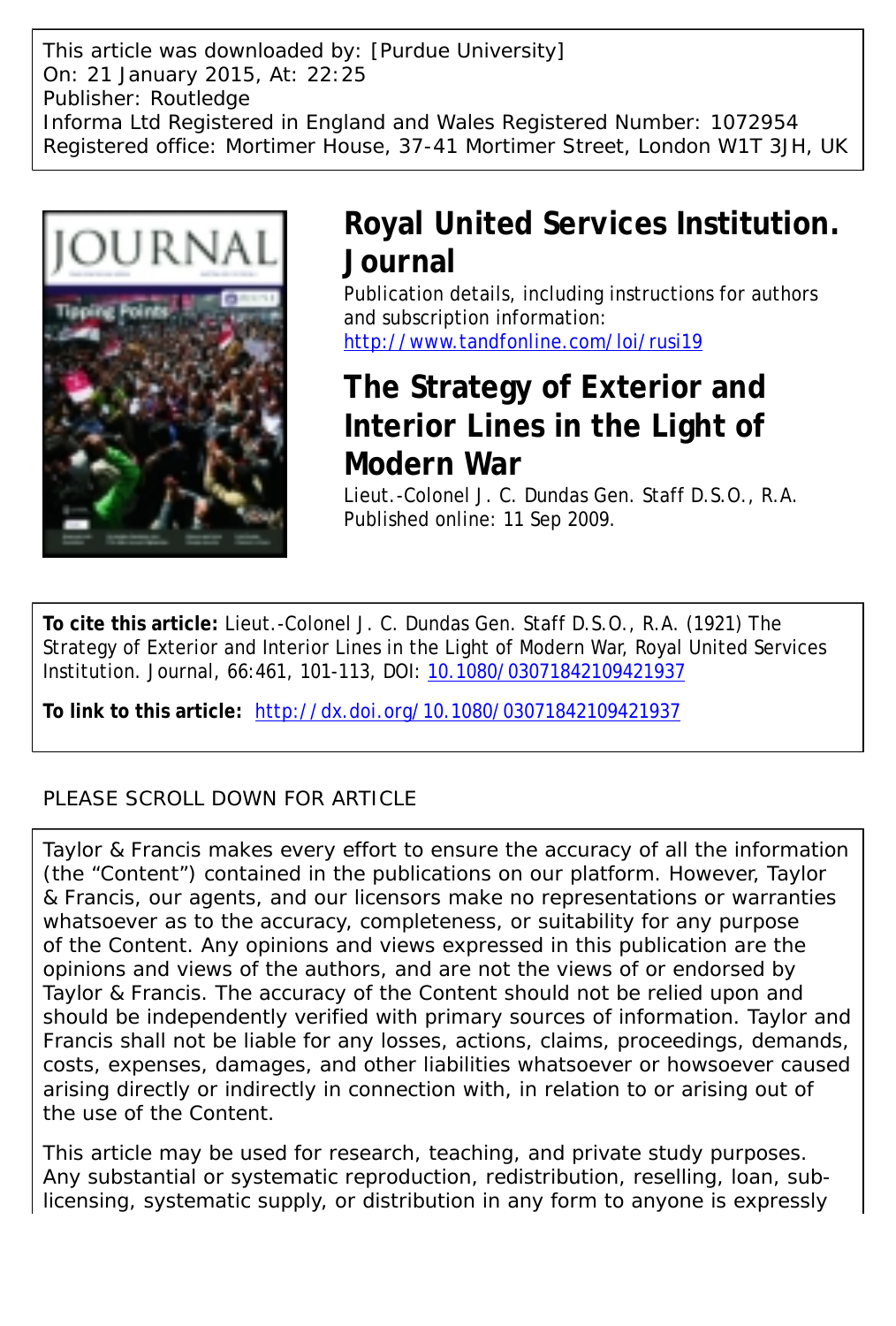forbidden. Terms & Conditions of access and use can be found at [http://](http://www.tandfonline.com/page/terms-and-conditions) [www.tandfonline.com/page/terms-and-conditions](http://www.tandfonline.com/page/terms-and-conditions)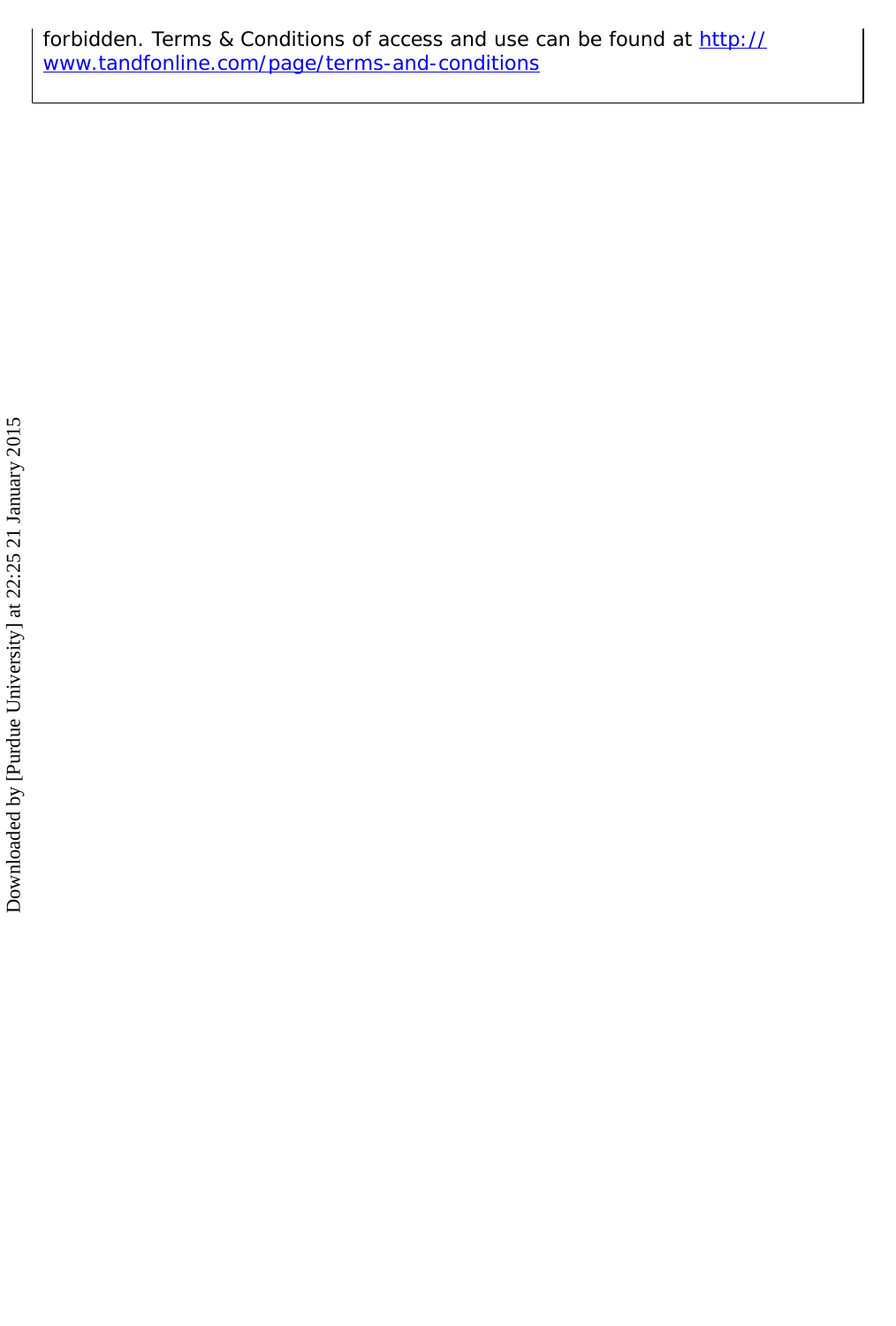# **THE STRATEGY OF EXTERIOR AND INTERIOR LINES IN THE LIGHT OF MODERN WAR.**

By **LIEUT.-COLONEL** J. **C. DUNDAS, D.S.O., R.A.** (Gen. Staff).

#### **GENERAL,**

I. **THERE** is probably no subject which has been dealt with in greater detail by military writers in the past than that **of** the Strategy **of** Interior and Exterior Lines ; and justly so, for both forms have played an allimportant part in the great campaigns of history.

Notwithstanding the fact that each form had had its exponents and adherents, and had proved victorious in different hands and under different conditions, it was possible up to the opening of the war in **1914** to deduce which form would be most likely to prove effective under given conditions of leadership, time, space, and materiel.

With the coming of national armies, modern weapons, aircraft, and improved means **of** intercommunication, however, the premises on which such deductions have so far been based require revision, even if they are still to some extent true. If the old **saying** that strategy never changes is still accurate, it is none the less certain that the methods of applying it do.

It is proposed, therefore, in the following pages to consider the aims of these forms of strategy, the reasons which have influenced commanders in adopting one or other and the conditions necessary to secure success-all with relation to campaigns prior to the Great War-and finally to discuss how far these factors are unchanged, and what the effect of any changes noted may be **on** the employment **of** these forms of strategy.

# **DEFINITION OF EXTERIOR AND INTERIOR LINES.**

*2.* Many definitions of interior and exterior lines are given by military writers, but it will be sufficient to say that " Interior lines are those of an army centrally situated acting against divided hostile forces ; exterior lines those adopted by divided armies acting against a centrally placed opponent."

# **AIMS OF THESE FORMS OF STRATEGY,**

**3.** Although in historical campaigns the ultimate aims of commanders are often obscured by the prominence given to subsidiary objectives introduced through political or other causes, it seems clear that the true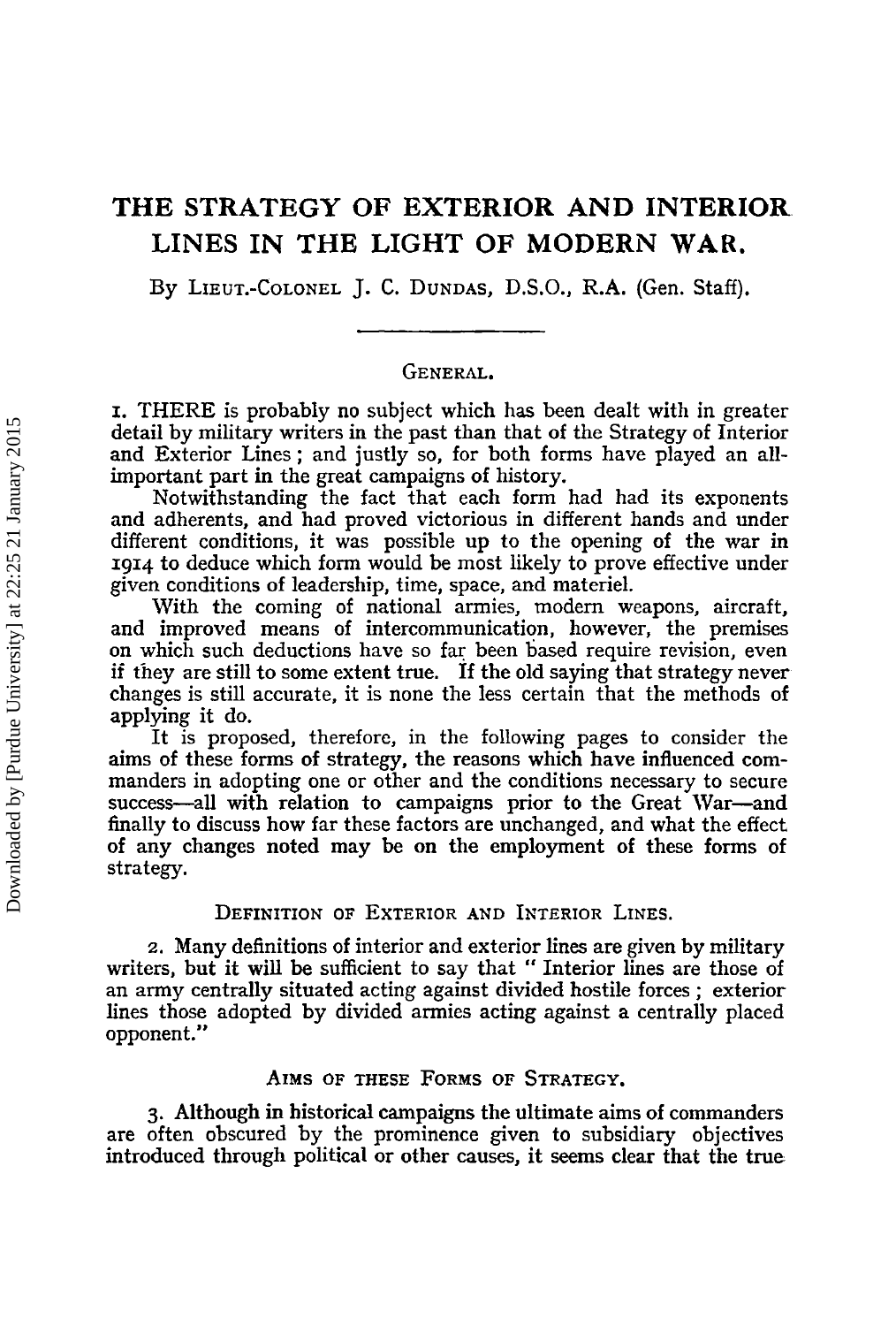aim of both these forms of strategy is, or should be, the destruction *o* f the enemy's forces by concentrating against them superior force at the decisive point and moment. Both Napoleon in **1815** and Von Moltke in 1866 had this object in view. It was only in method that their strategy differed.

## **METHODS OF ATTAINING THIS AIM.**

**4.** Since, then, the aims of these two forms of strategy are identical, it is well, before proceeding to discuss details, to show clearly wherein the difference of method lies.

*Firstly,* the employment of interior lines implies *assembly* of forces at an early date, though not necessarily *concentration.* Napoleon's armies were rarely concentrated until immediately before battle, but almost invariably assembled within supporting distance. The Jena Campaign furnishes an excellent example **of** this *bataillon caruc'* system. Exterior line strategy on the other hand implies wide dispersion of forces up to the last moment, and initial deployment on a wide front.

*Secondly,* interior line strategy involves concentration prior to the decisive battle and the skilful use of detachments, as is exemplified in Napoleon's campaign of 1796 in Italy, while exterior line strategy to attain its maximum effect, should produce concentration on the decisive field of battle, earlier concentration tending to reduce the value **of** the tactical decision resulting from the operation. Von Moltke's actions in the last stages of the campaign **of 1866** prior to Koniggratz make his views on this point clear.

# **REASONS WHICH HAVE INFLUENCED COMMANDERS IN THE PAST IN ADOPTING ONE OR OTHER OF THESE FORMS OFSTRATEGY.**

*5.* The reasons which have led commanders in the past to adopt one or other of these forms of strategy are various. The more important are mentioned below.

# *(a) Political.*

(i) The strategy of exterior lines generally speaking ensures the protection of a wider extent of one's own frontier during the initial stages of a campaign, The political effect produced by hostile hcursions at unguarded points of a frontier is considerable, as is shown by the Federal fear of invasion in **1S61-64** ; the desire to avoid such a possibility, too, was one **of** Von Moltke's reasons for his initial dispositions in **1866** which have been much criticized.

(ii) Offensive action' on exterior lines throws the burden of **war** on a wider area of hostile territory, and tends to have a greater effect on the moral of the enemy population. The Federal operations in Western Virginia in **1861** did much to prevent the inhabitants of that district from throwing in their lot with the Confederates, while their operations in the west hampered the supply system of the Confederates in the main theatre of war in Virginia.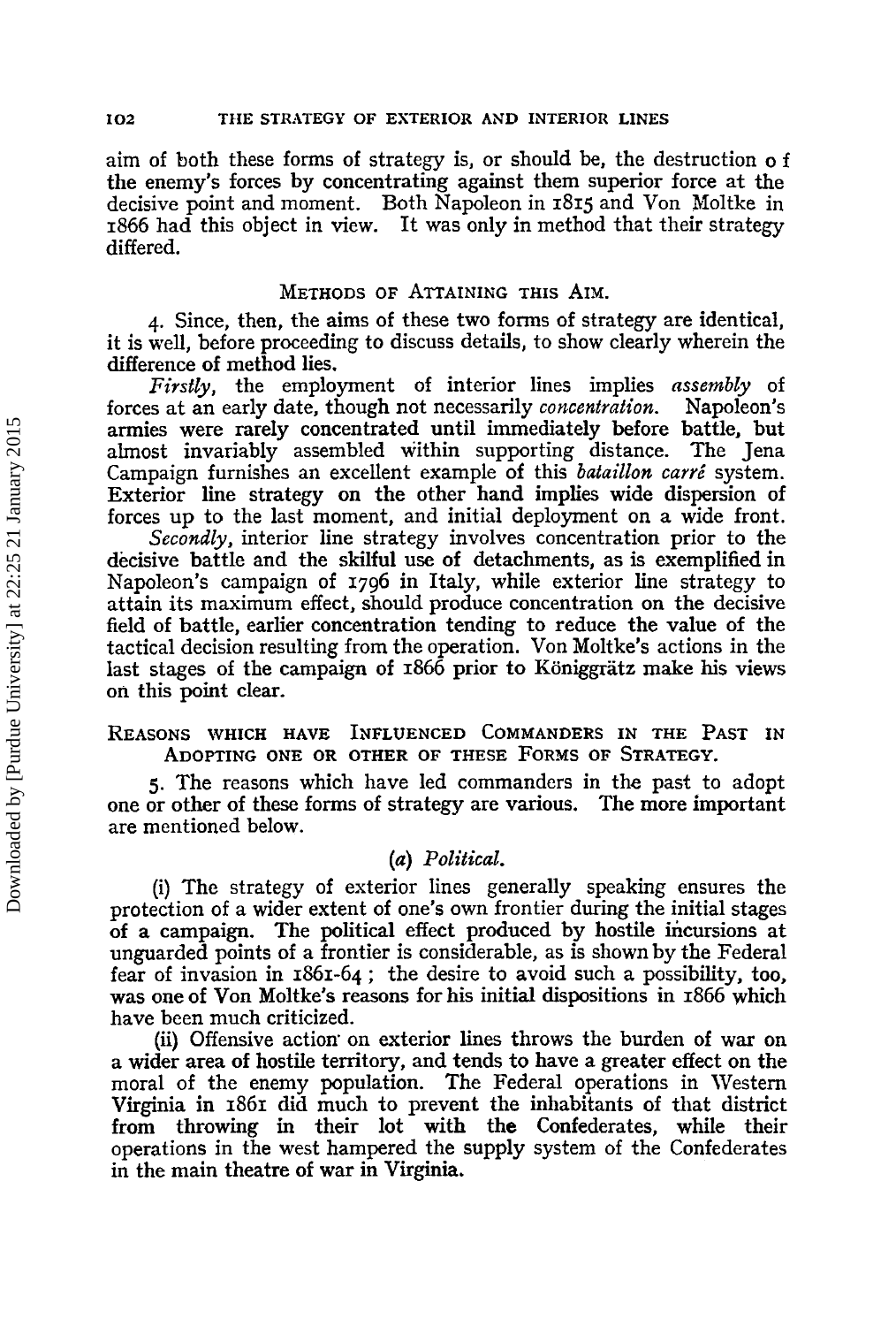# (b) Configuration of Frontier, and Divergence or Otherwise of Lines of *Commiwicntion.*

(i) Where the frontier forms a re-entrant there is always a tendency to resort to exterior lines in view of the fact that such strategy facilitates action against the enemy's flanks which are peculiarly vulnerable, especially if his forces be situated within the re-entrant. Moreau's advance from the Rhine in **1800,** or the Federal **use** of sea power to form an angular base, furnish illustrations.

(ii) Where allied armies whose lines of communication diverge are acting against a common enemy, they are likely to employ exterior lines, thus covering their own communications directly. Conversely, a force acting against such allies tends, *cneteris pnribus,* to employ interior lines.

The campaigns of **1796** in Italy, **1806** in Germany, and **1815** in Belgium furnish examples **of** this tendency.

# *(c) Topography of tlie Zone of Coiiceiitvntion and Tlientre of Operations.*

(i) The grouping of roads and railways leading **up** to and issuing from possible zones of concentration affects a commander's plan of operations to a great extent. It is impracticable to assemble an army in one area or to operate thence successfully unless both road and railway facilities are such as will *(a)* admit of the concentration and approach march of the force being carried out more rapidly and with greater precision than can a counter-movement by the enemy, and *(b)* enable the army to be supplied during the concentration and subsequent operations.

In the case of large armies concentrations in a single area are always a matter of grave difficulty, and the employment of interior lines **is** thereby rendered correspondingly less probable.

Von Moltke's concentration in **1866** could not have **been** carried out with the then existing roads and railways in such a way as to have permitted him to employ interior lines, without such a delay as would have given the initiative to the Austrians who had begun tomobilize earlier than Prussia.

(ii) Since the employment of containing detachments forms **an**  essential feature of interior line strategy it is evident that topographical obstacles favour its adoption. Transverse obstacles enhance the delaying action of weak detachments, while lateral obstacles hinder communication and combination between the wings of an army acting on exterior lines. These factors were well brought out in the Italian Campaign of **1796.** 

It may, therefore, be stated generally that in a country where obstacles are numerous the assailant will tend to act on interior lines.

# (d) *Grotlpiitg of Hostile Forces.*

Lack of information as to the situation and grouping of hostile forces invariably forms a factor to be considered by a commander in making his initial dispositions. Although to " take counsel of his fears "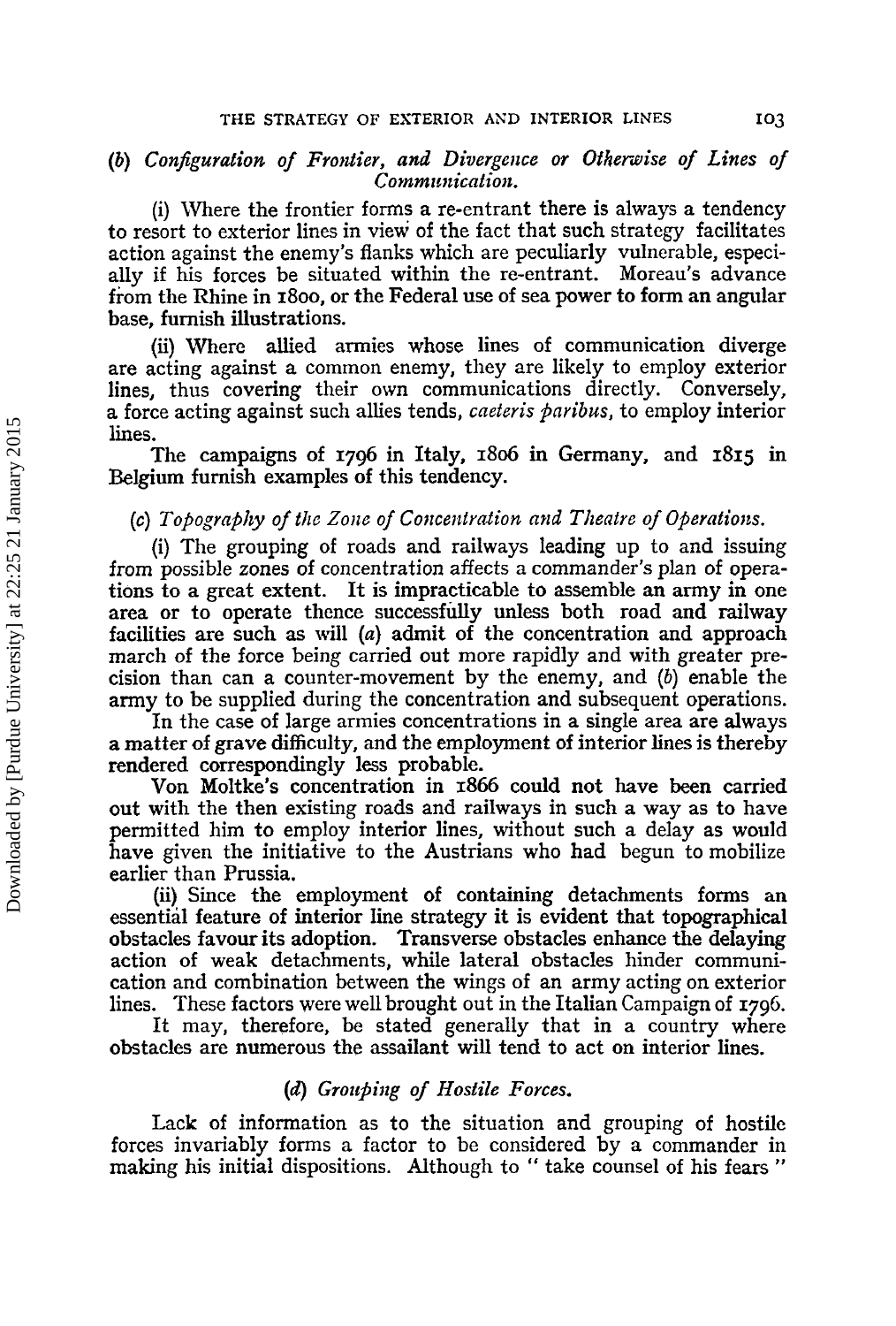is the greatest mistake a commander can commit, yet, unless **and** until definite information is available as to the enemy's strength and grouping. and until he has by seizing the initiative to some extent forced the enemy to conform to his will, there is *a* danger that he may find himself attacked by a concentrated enemy, while his own forces are still dispersed beyond supporting distance.

Similarly, if the enemy's forces are known to be widely distributed exterior lines can rarely be adopted.

Ignorance of the enemy's situation or probable intentions, or knowledge that his forces are deployed on a wide front will therefore often lead a commander to adopt interior lines.

# *(e) Relative and Absolute Strength of Opposing Forces.*

(i) It is self-evident that a force which is numerically inferior to the combined forces of the enemy cannot hope for success on exterior lines. If Napoleon, in 1796, had moved against the Austrian left by Voltri, the united Austrian and Sardinian armies would have opposed him in superior force. Similarly, in **1815,** a like situation would have resulted had he acted other than on interior lines.

(ii) Further, the employment of exterior lines involves reconnaissance and protection on *a* far wider front than is necessary in the case of interior lines. This presupposes **a** superiority in aircraft, cavalry, and in the future, tanks. It seems not impossible that the inferiority of Napoleon's cavalry may have been a predisposing cause of his constant employment of interior lines against Prussia.

(iii) The larger the force the greater room to manceuvre required. Consequently since exterior lines facilitate manceuvre it seems clear, even admitting that room to manœuvre is an essential factor in the employment of interior lines, that the latter form of strategy is more likely to be employed with small forces than with large ones.

# $(f)$  Supply.

The old maxim that armies must separate to live is true, whether they live on the country as did the French in the Peninsula, or be supplied from regular depôts and lines of communication. No system **of** roads or railways can support more than a certain force, and unless, therefore, a suitable system of parallel communications, within sup porting distance is available, operations by interior lines become more difficult to carry out as the size of the force increases.

Exterior line strategy therefore facilitates supply but increases the area of lines of communication to be guarded, and consequently reduces the force disposable at the decisive point.

# (g) *Afentcrlity of the Commander.*

Last, but by no means least, history shows that the form of strategy adopted depends frequently on the personality of the commander. Even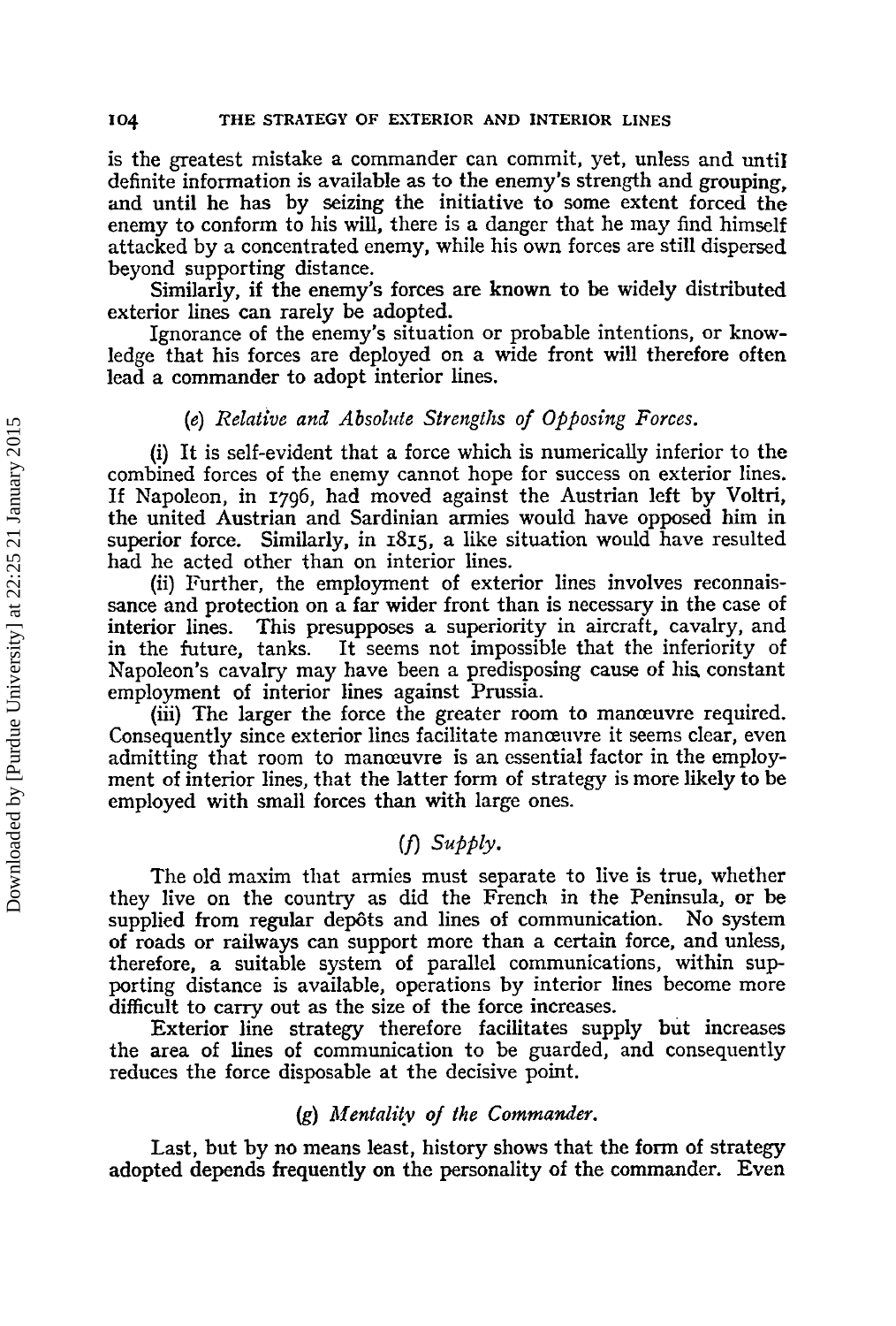in the same theatre of war, under approximately similar conditions, the different personalities of commanders will produce totally different **campaigns.** 

Napoleon laid down that '' there is only one line of operations," and he almost invariably adhered to this maxim. Von Moltke, on the other hand, never hesitated to operate by several. One cannot imagine Napoleon deploying for the campaign in **1866** in the way Von Moltke did, yet in the latter's hands the strategy adopted proved successful.<sup>1</sup> Again, Napoleon's plan of campaign for operations in Austria in **1800**  would probably have failed when executed by Moreau.

# **RELATIVE ADVANTAGES OF THESE FORMS OF STRATEGY.**

*6.* Having discussed some of the motives which influenced commanders in adopting one or other form of strategy, it is necessary to note shortly the advantages which may accrue from their employment.

(i) Interior lines ensure unity of command and facilitate control, thus allowing the personality of the commander to make itself more directly felt. Exterior **lines,** on the other hand, render accurate combination difficult to ensure, and failure in this respect has generally resulted in the loss of the campaign; as witness the campaign of Moreau and Jourdain in Germany in **1796.** 

(ii) With interior lines subordinate commanders possessing a very high degree of capacity for exercising independent command are not so vital to success, except in the case of the commander **of** the containing force, but in the case of exterior lines subordinate commanders must **be**  prepared to act on their own initiative in the spirit of their Commander-in-Chief's instructions right up to the decisive moment of the campaign.

It is worth noting in this connection how few of Napoleon's marshals, though brilliant leaders under his direct command, were successful when given independent missions. Whether their failure was due to Napoleon's constant employment of interior lines (and thus direct command), or whether Napoleon's strategy was due to a knowledge **of** their weakness, remains an open question.

(iii) By the employment of interior lines the enemy commander is kept in doubt during the progress of a campaign as to the side on which the blow will fall. Doubt in his mind often leads in turn to hesitation in making decisions, and this to stagnation and loss of initiative. Exterior lines, on the other hand, tend to mystify the opposing commander at the commencement of a campaign, and-may cause him to dissipate his forces in defence.

**(iv)** With interior lines tactical success tends to drive the enemy's forces apart, rendering subsequent reunion difficult and probably necessitating the abandonment by one wing of its primary line **of** communications, while a force acting on interior lines, if defeated, retires **on** its supports.

**<sup>1</sup>***It* **must be admitted** *that* **Von RIoltke was** not **opposed by a Napoleon.**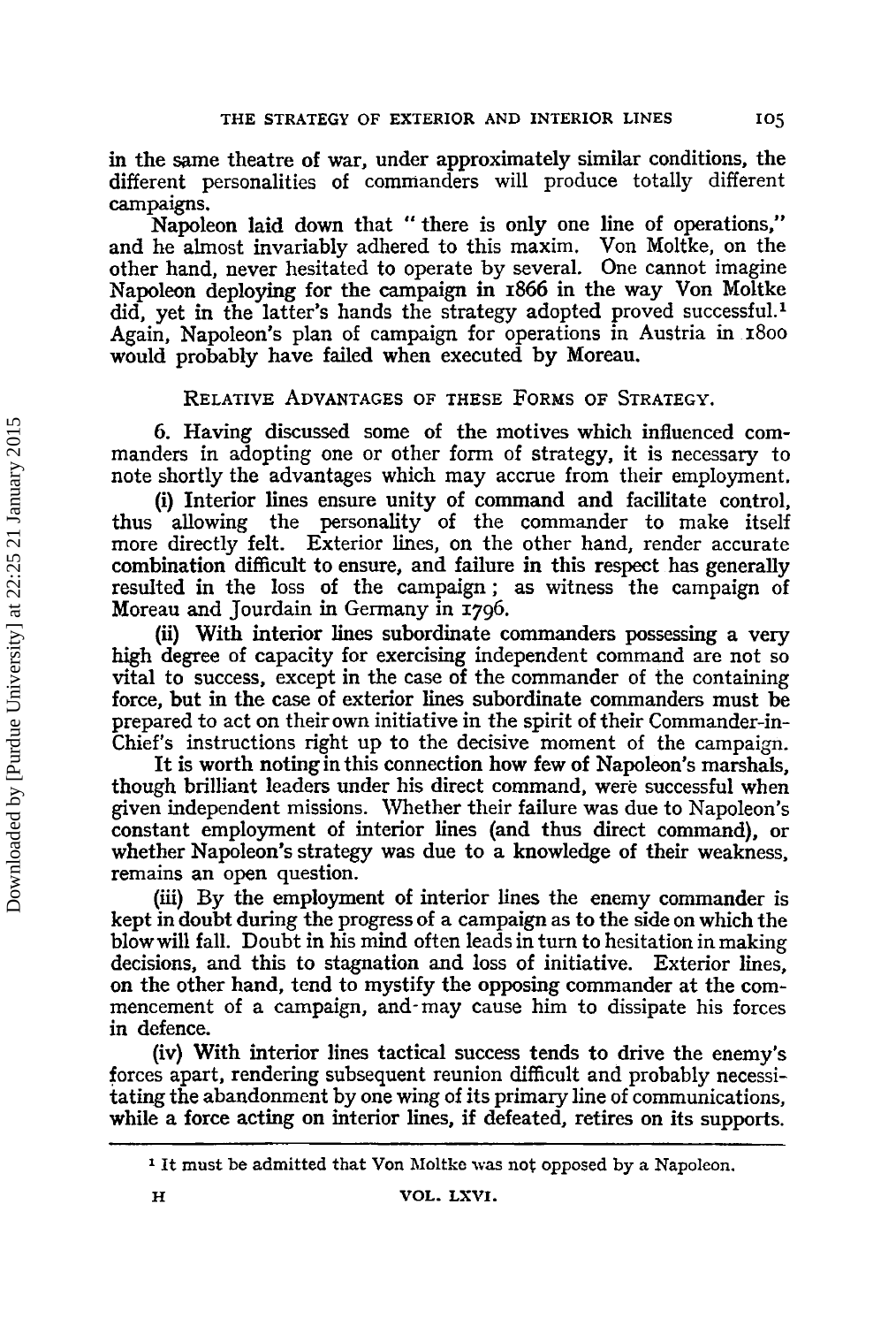(v) Interior lines facilitate the employment of reserves. With exterior lines it is difficult to transfer reserves from one wing to another sufficiently rapidly and secretly either to reinforce a threatened point or to deliver an attack from an unexpected direction. Consequently a commander employing exterior lines is more deeply committed to his original plan than one employing interior lines.

(vi) **A** force acting on exterior lines is always liable to defeat in detail; a danger which is accentuated by the fact that a commander acting on interior lines can generally keep his opponent in the dark as to his intentions. Examples of defeat in detail are furnished by many incidents in the American Civil **War,** *e.g.,* Jackson's defeat of Milroy and Banks in the Shenandoah Valley in May, 1862.

(vii) Interior lines reduce the area of lines of communication to be protected, and facilitate change to another line, but render supply problems much more difficult to solve. Exterior lines, on the other hand, enable pressure to be brought to bear more effectively on the enemy's communications without endangering one's own, since concentric action necessarily involves a blow against one or both hostile **flanks.** Consequently, the moral effect of exterior lines is apt to be greater than that of interior lines.

**(viii)** Tactical success is usually more quickly obtained if the strategic concentration on exterior lines is successful; it also tends to be more decisive, as witness the difference between the campaigns of 1796 in Italy and **1866** in Austria. With interior lines it **is** difficult to obtain a decision. The distance at which a containing force can act is limited ; if, therefore, the enemy wing menaced by the main body continually withdraws a moment comes when the force containing the other hostile wing must draw back towards the main body, or the main body cease to follow up the other wing.<sup>1</sup> The dangers arising in such a situation are somewhat obvious. **Again,** with interior lines pursuit is difficult. After one hostile wing has been defeated, it is essential to turn immediately on the other wing; and only a small force can be spared to follow **up** the defeated wing (unless the assailant has a very great superiority in numbers); consequently, unless very much demoralized, it gains time to reorganize and may require to be again dealt with, as was the case at Dego in the campaign in Italy in **1796.** 

*(ix)* Interior line strategy is not suited to passive defence. Its success lies in the power of the commander to force his will on **his** opponent, **and** demands, therefore, rapidity and judgment to ensure **a** sufficient zone of manœuvre being gained both as regards time and space. This in turn postulates offensive action, for otherwise the force will of necessity be nipped between the wings of the opposing army, as was the Austrian army at Königgrätz.

**<sup>1</sup>***Cf:* '\* *The* **Campaign of 18x3." Colin.** " **Transformations** *de* **la Guerre."**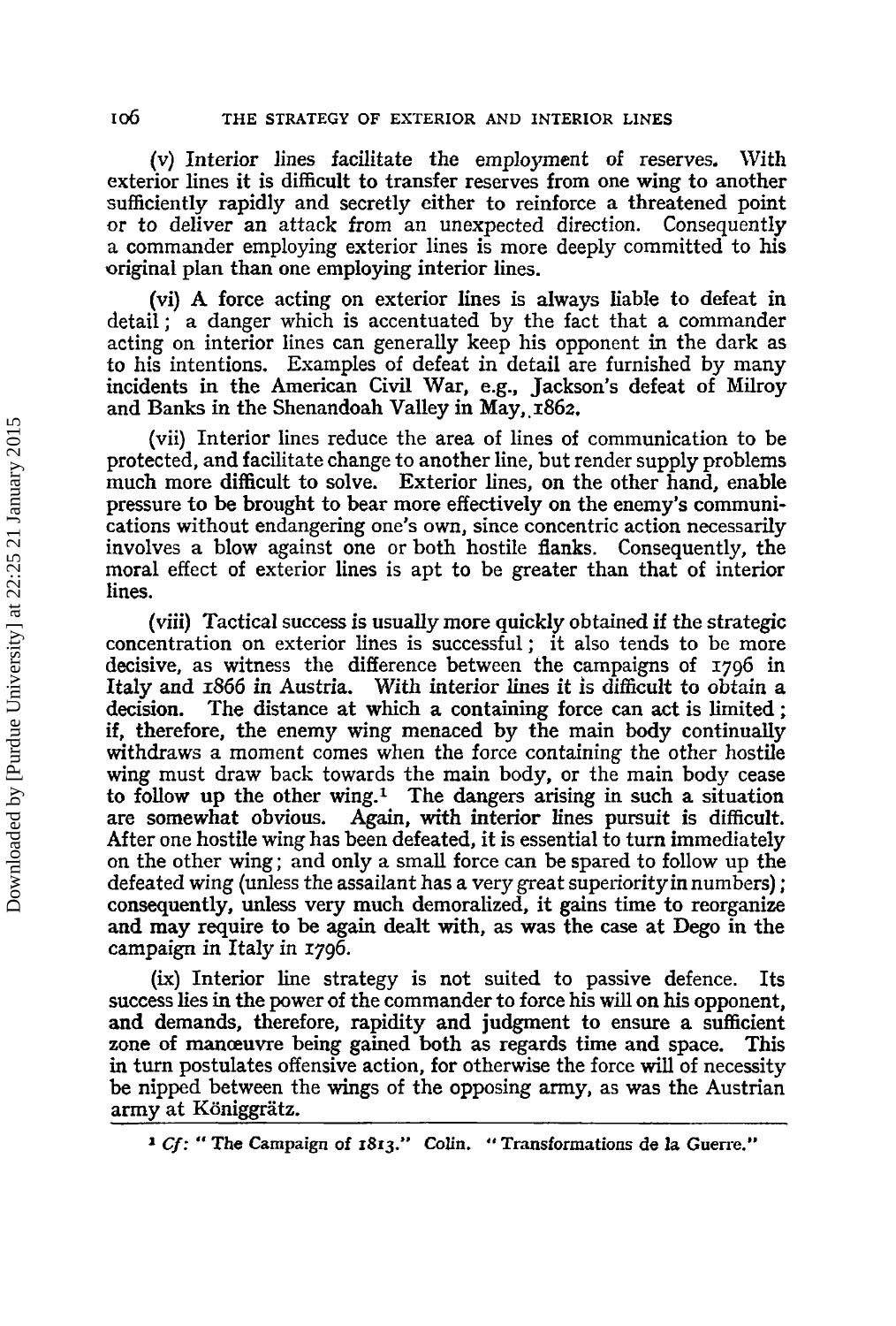#### **CONDITIONS ESSENTIAL TO SUCCESS.**

**7** Lastly, history has shown certain conditions to be essential to the success of these forms of strategy. These are :-

## *(a)* In Interior Lines.

(i) Rapid and determined offensive action at the right time and place. Delay is fatal, but a blow struck too soon will be left *en l'air*. Similarly a blow against the wrong wing will fail to achieve success.

(ii) The zone of manceuvre must be such as will allow freedom of action, but not so great as to enable the enemy to avoid the blow.

(iii) Sound use of obstacles and judgment as to size and employment of containing forces cannot be dispensed with.

(iv) The force must be superior, if not in numbers, then greatly in moral or armament, to the hostile wing assailed, after detaching the necessary containing force to deal with the enemy's other wing.

(v) Internal communications must be shorter than those of the enemy.

# *(b) Ifi Exterior Lines.*

(i) Means of communication and intercommunication must be as perfect as possible.

(ii) The force must be numerically superior to that of the enemy.

(iii) The theatre of war should be reasonably free from obstacles of a serious nature.

(iv) Continuous pressure must be maintained on the enemy from the earliest possible moment until the strategic combination has been effected.

## **EFFECT OF MODERN CONDITIONS**

8. Having so far considered the relative values of these two forms of strategy prior to the recent war, it remains to discuss how far the deductions drawn from earlier campaigns must now be modified.

The effect of modern developments may be dealt with under four heads :--(a) effect of national armies ; (b) effect of modern weapons ; heads :—(*a*) effect of national armies ; (*b*) effect of modern weapons ; (*c*) effect of aircraft and improved means of intercommunication ; (*d*) effect of modem transport facilities **and** administrative requirements.

## *(G) Efed of National Armies.*

**(i)** The recent war was a struggle not of trained armies but of nations. We saw not only national armies of vast size, but, more than that, allied national armies fighting side by side on the same front, and not until the last stages of the **war** under one supreme command. We saw, too, allied armies acting in concert, but divided in some cases by half a continent, and in others by half the circumference of the globe.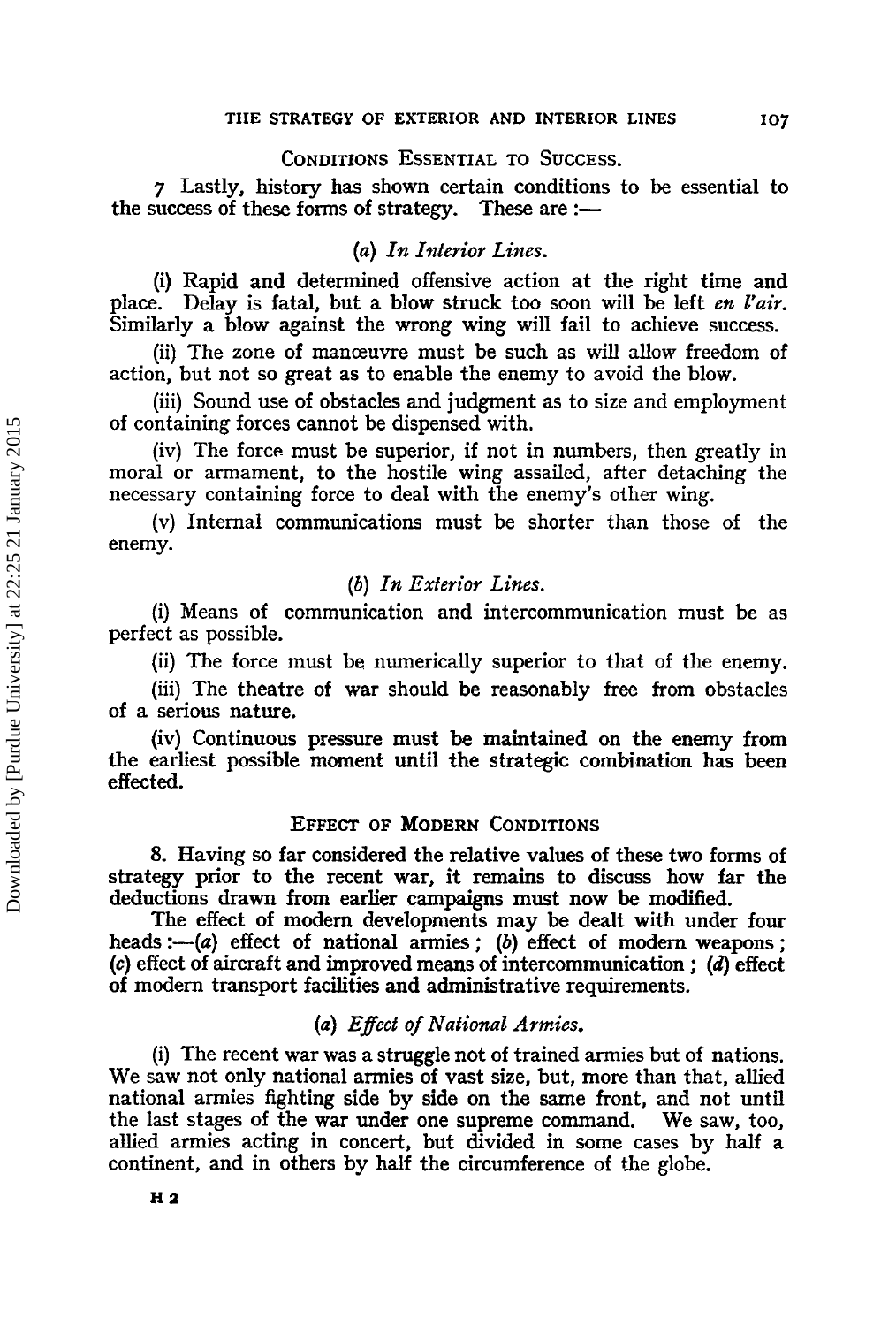Under the last-mentioned conditions, where theatres of war stretch across continents, and lines of communication round the world, strategy assumes such vast proportions and involves the consideration of so many factors such as sea power, etc., as to form a special subject totally outside the scope of this paper.

In the second case, where allied armies were fighting on opposite sides of a great country such as Germany, the scale of strategy **was** still so large as to permit of no real comparison **of** values ; for although the Germans were fighting on true interior lines, and possessed all the advantages inherent thereto, the Allies in Russia and on the Western front could hardly be considered as acting on exterior lines, but must rather be thought of as fighting two separate campaigns.' For notwithstanding the fact that the armies on both fronts belonged to Allied Governments who could discuss and concert combined operations, yet political conditions, the lack of unified military control, and other similar factors, reduced their practical power to apply combined pressure to a minimum, while the extreme distances between the two forces rendered any transfer **of** force from one **wing** (i.e., front) to another, such **as** would have been practicable in operations **on** exterior lines on a smaller scale, a physical impossibility, and nullified **any** hope of effecting such **a** strategic envelopment as would produce a decisive tactical result. In actual fact, the only effect of successful operations on one front was to produce a temporary stagnation on the other.

If, however, such a campaign as that conducted by the Allies in Russia and France is held to be one of exterior lines, then there can be no doubt that from every point of view, moral and physical, interior lines have an immense superiority.

**When,** however, **we** come to consider other campaigns, where distances are nearly **as** great, but where sea power makes its influence **felt,** it is not so simple to generalize. In the case of the campaigns in Egypt and Mesopotamia, the British forces acted on exterior **lines as** regards the Turkish forces in both theatres. Unified control from England, however, ensured co-ordination of operations in both theatres, and command of the sea permitted of the transfer of troops from one theatre to the other, whiIe lack of co-ordination on the part of the Turkish command, added to their other heavy commitments and German influence in Turkey in Europe, tended to effect detrimentally their conduct of the war. **As** events turned out, there is **no** doubt that the inter-related effect **of** the British campaigns in Egypt and Mesopotamia was great, and did much to secure the victory in both theatres, but even so it seems doubtful whether, had the Turks been led by an able strategist and free from German influence which tended to draw the bulk of their best troops towards other objectives, the advantages .of their interior lines position would not have proved the superiority of this form of strategy in campaigns on such a scale.

(ii) *On* a continuous and stabilized front, such as existed in France, strategy and grand tactics became so nearly akin that **it** was difficult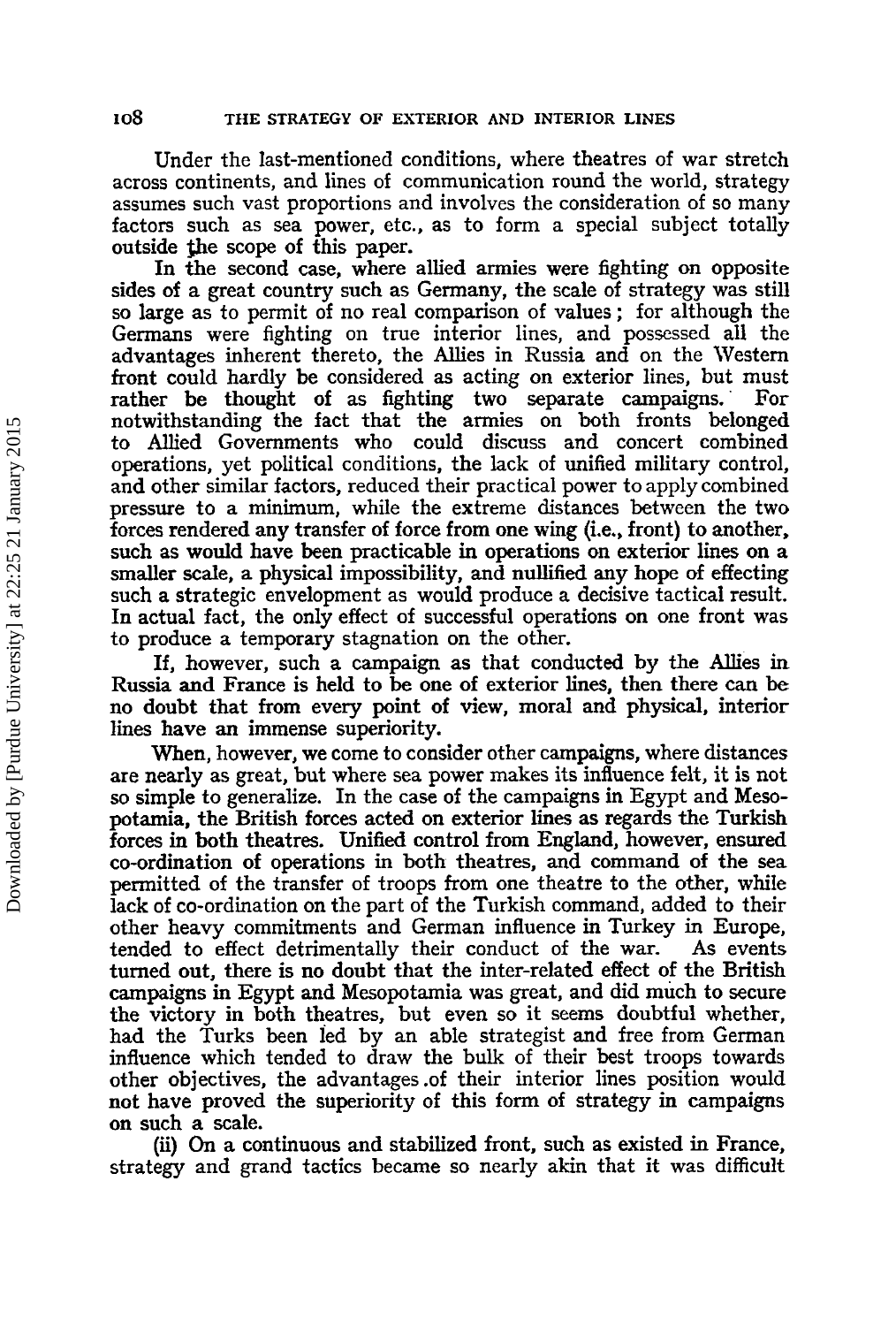to say where one began and the other ended. A plan of operations may have had a strategic aim, but where forces were in continuous close contact, penetration and envelopment immediately became questions of grand tactics, and never emerged again from the tactical to the strategic sphere, except in the latter days of the war.

(iii) Certain deductions can, however, be deduced as to the effect on the strategy of interior and exterior lines of extension of front which is the main characteristic of the development of national armies.

Firstly.-Exterior and interior lines become less clearly defined, and more involved. Both may apparently be employed by the same commander at almost the same moment, or at any rate in rapid succession, according to the scale on which the operations are viewed. For example, in July, 1918 Marshal Foch launched his counter offensive on both flanks of the German salient between Soissons and Rheims. strategic aim of the offensive was to envelop the German forces in the salient, although it must be admitted that **beyond** the original conception of the plan and the initial concentration all action was purely tactical. The two armies carrying out the operations acted from divergent directions, their immediate bases and **lines** of communication were separate, **and**  no rapid means of mutual reinforcement existed. In other words, they acted, as regards the German forces in the salient, on exterior lines. Yet if we consider Marshal Foch's plan on a larger scale, he acted on interior lines, since he aimed at driving the Germans **apart** on either side **of** the Ardennes ; while on a still wider basis again, including the operations **of** the Americans based on the Toul area, the French based on **Paris**  acting in conjunction with part of the British army based on the '' southern ports," and the Belgians and British second army based on the **'I** northern ports," Marshal Foch's strategic plan at the time of the Armistice approximated to exterior lines.

Secondly.—Extension of fronts tends to eliminate flanks, except in so far **as** these may be created by the action of **sea** power. In the late war, as far **as** France was concerned, lack **of** man power prevented our employment **of** sea power to turn the enemy's flank, even if such an operation were feasible, which seems extremely doubtful in view of **our** experience of maritime operations in Gallipoli.1

Again, extension of fronts weakens the front as a whole. For these two reasons, interior line action, aiming at penetration of the hostile front and the throwing of the two wings penetrated apart, would appear, *caeteris paribus,* the more likely to be successful in a modern campaign similar to that in France, in that, where man power and consequently reserves are limited, a powerful concentration by surprise on one portion of the front has a better chance **of** securing that tactical

**<sup>1</sup>It Seems practically certain that at present the landing of any considerable force in the face of even weak opposition is almost impossible except in** most **exceptional circumstances. The Tank of the future may however produce great changes in this respect.**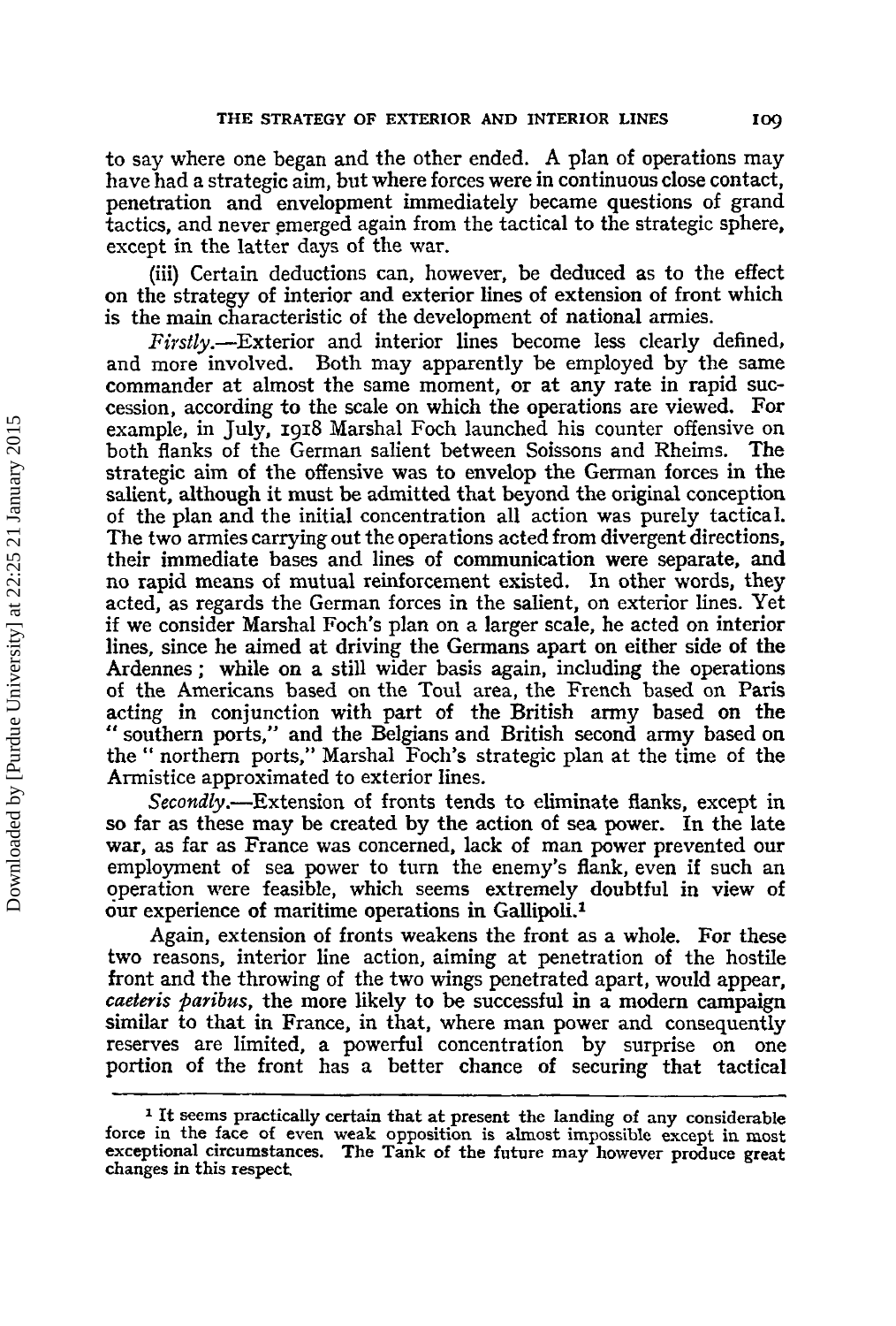penetration which must precede strategic development in such circumstances, than two or more less powerful concentric assaults aimingat enveloping a section of the hostile front. The failure of the Franco-British offensive in April, **1917** seems to bear this out.

In this connection it is worthy **of** note that, whereas in former days strategy led up to a decisive tactical result, under the conditions which prevailed in France tactical success must precede the development of the strategic situation.

Further, whereas in former days the exterior line strategist divided his forces of his own free will and the interior line strategist endeavoured to prevent their junction by the delivery of blows on each hostile wing in turn and the **use** of containing forces, nowadays interior line action must aim at penetration by delivering a violent tactical blow with all available forces to drive the enemy on to exterior lines. Such action is tactical, but without it the rôle of interior line strategy cannot be brought into play. Subsequent interior line action is similar to that of former days, though the handling of containing forces (usually a defensive flank) is different.

If, then, interior line strategy seems the more suitable **of** adoption for the reasons given above, it must none the less be remembered that the preliminary concentration necessary is difficult to effect secretly, that lines of operation by which troops can be supplied with food and munitions on the scale necessary in France will rarely be available1, that the necessary freedom of manceuvre will be hard to achieve, and that the perpetual movement **of** troops through each other will tax staffs, transportation services and the troops themselves to the utmost. The effect of these conditions will be that, generally speaking, against troops whose moral is **good,**  interior line operations will tend to slow down and come to a standstill before they can procure a sufficiently decisive tactical result *to* ensure strategic development unless the force carrying them out is possessed of a highly organized cross-country traction service. This was exemplified by the German offensive in the spring of **191s.** 

**(iv)** Where allied armies are fighting side by side but not under one supreme command, the tendency will certainly be, as in France, to operate on their own parts **of** the front covering their own communications, and therefore generally on exterior lines.

#### *(b) Effect of Modern Weapons.*

(i) The enhanced fire power **of** modern weapons, especially machine guns and small **arms,** has increased the fighting value of a weakly held line **or** small detachment. It has therefore become possible to employ containing forces weaker in relation to the force contained, or to expect them to delay the enemy for a greater length **of** time than formerly. This fact favours the employment of interior lines, but is negatived to

**<sup>1</sup> Tanks will in future reduce the quantity of munitions required and crosscountry tractors will undoubtedly simplify to a** *very* **real extent the supply problem in roadless areas or on congested fronts**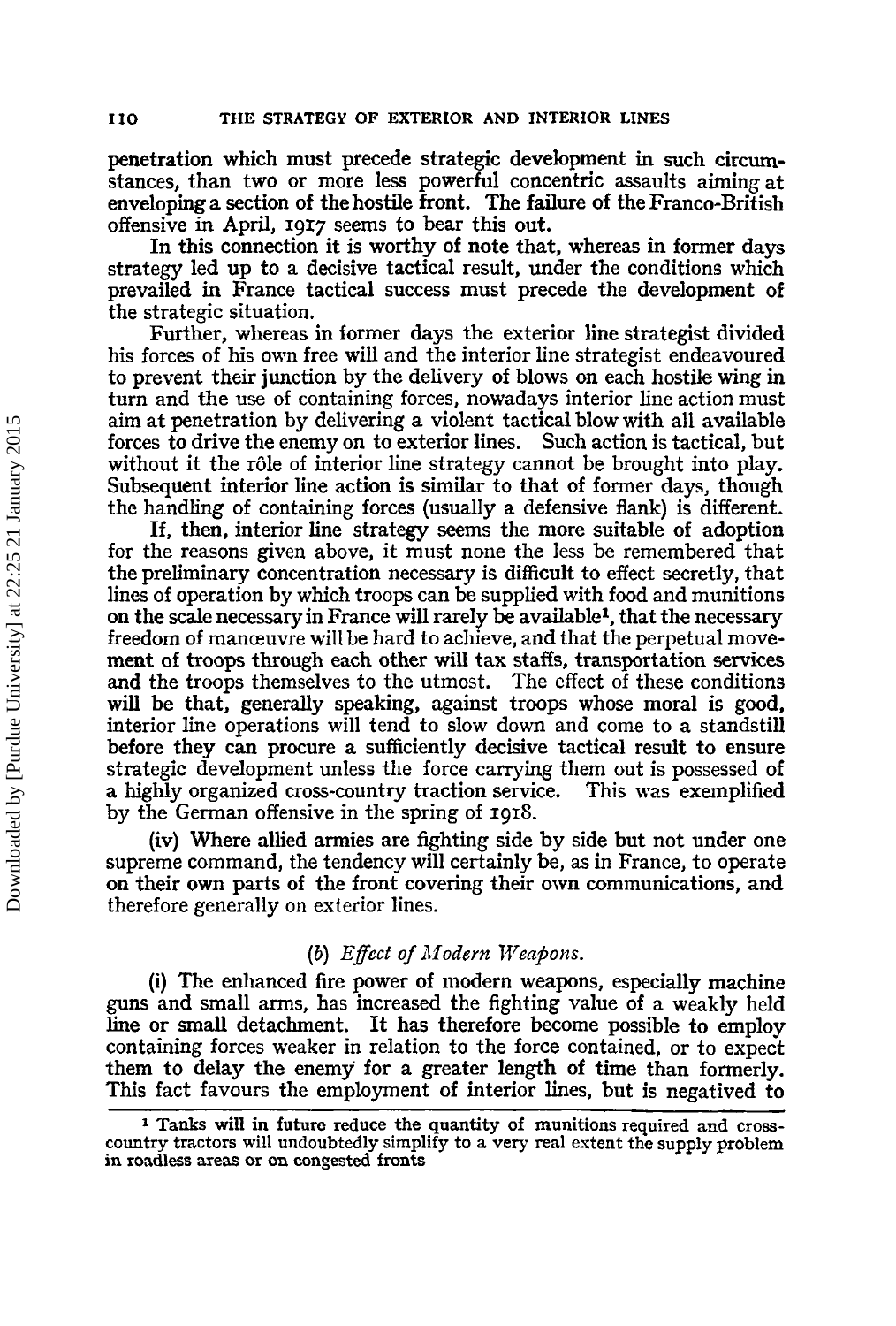some extent by the fact that this delaying power of modern weapons also tends to prolong battles and therefore **give** time for forces acting on exterior lines to concentrate at the decisive point.

**(ii)** The effect **of** aircraft, in their fighting as opposed to their reconnoitring capacity which will be referred to later, is confined as regards strategy to their action against means of intercommunication, headquarters, and lines of communication. **As** regards their action against headquarters and means of intercommunication, it seems clear that their effect will be greatest on that force which is most dependent on intercommunication, namely, that acting on exterior lines, and conversely that that effect will be most easily produced and with the smallest number of aircraft by a force centrally situated, and one with a small area of headquarters and communications to guard, i.e., a force acting on interior lines.

**As** regards their action against lines of communication (such as roads and railways), the force acting on interior **lines** is more dependent on those available on a narrow front than is a force acting on exterior **lines** with a less dense concentration. The area to be attacked is also more clearly defined in the former case than in the latter.

Aircraft as fighting machines, therefore, appear to favour interior line strategy in their action against headquarters and means of intercommunication, and exterior line strategy in their action against lines **of** communication.

(iii) Tanks, though so far a tactical weapon, even now influence a commander in his decision as to the strategy which he will adopt, for their power of penetration has greatly increased the probability of a tactical stroke delivered with the intention **of** forcing two wings of the hostile army apart proving successful. Their effect in this respect is much greater than that which they would produce during a strategic concentration on exterior lines.

What the effect of the tank of the future will be on strategy is less easy to predict, but it seems fair to imagine that, with increased speed and radius of action added to their present power of penetration, they will form a strategic weapon constantly employed, in some ways as are cavalry, and in others as are aircraft.

Their power of penetration'will still favour interior lines, as will probably their power to destroy means of intercommunication, but their action against lines **of** communication may favour exterior lines.

At present, however, it is rash to attempt to forecast their effect beyond the general statement that they **will** prove a strategic weapon of the first importance.

#### *(c) Intercommunication and Air Reconnaissance.*

Improved means of intercommunication such as wireless telegraphy and telephony have, together with the advent of aircraft, undoubtedly facilitated exterior line action, even in its widest sense, but, none the less, delay and mistakes in transmission will still occur, and no method of communica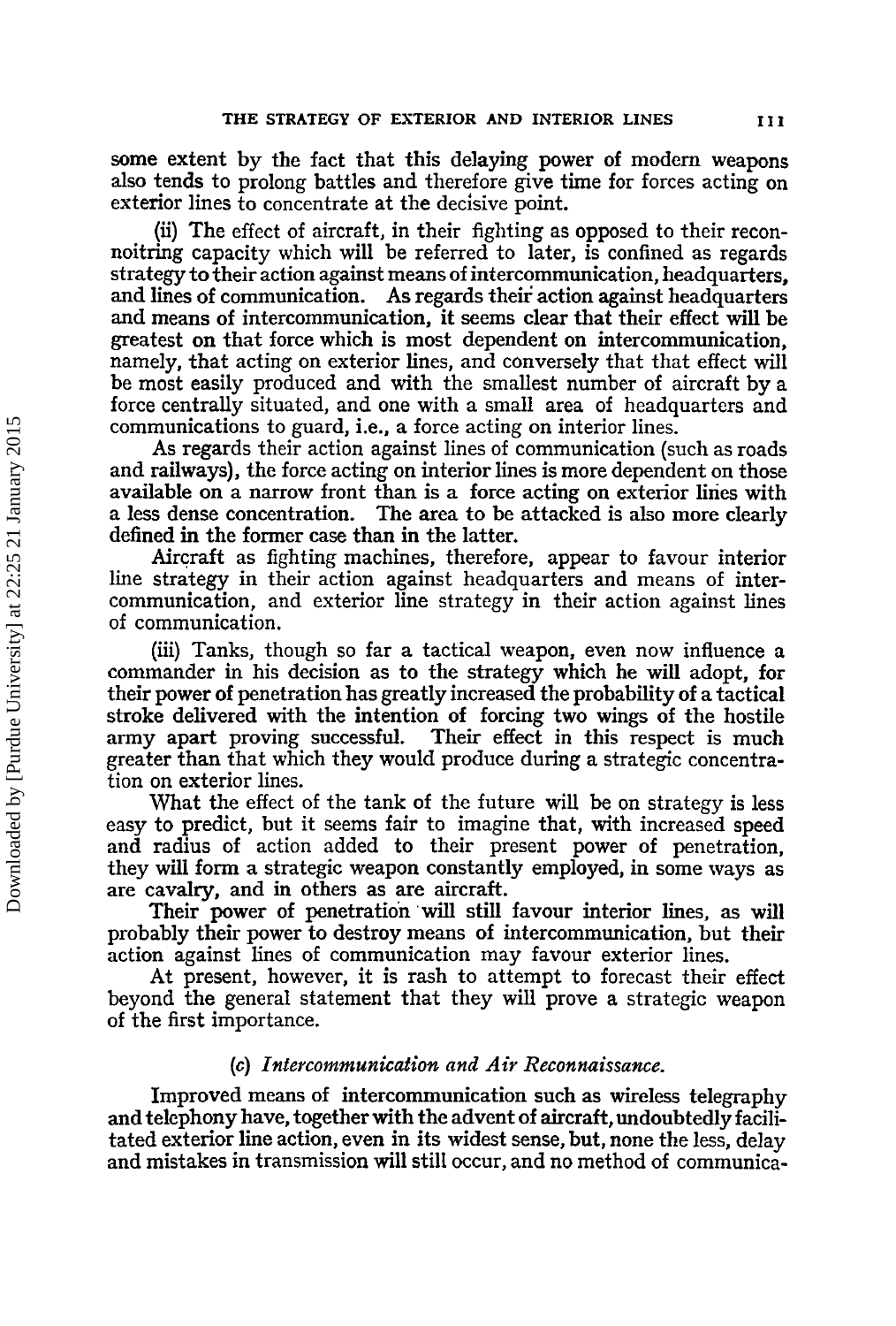tion can make up for that loss of personal touch with subordinate commanders which is so much more easily attained by a commander acting on interior lines, nor ensure the exact co-ordination of the action of widely separated forces, especially when, as must always happen, unforeseen circumstances arise, although in this respect aeroplanes are **of**  value in providing a means of personal contact between the staffs of widely separated formations.

On the other hand, aeroplane reconnaissance and the information furnished thereby tends to destroy that power **of** surprise which formerly was the main strength of interior line strategy and to reduce to a minimum the atmosphere **of** doubt which so often paralyzed the action of **an** exterior line commander.

Absolute surprise can nowadays only be achieved in exceptional circumstances. Modem surprise is a matter of degree, achieved rather by misleading the enemy as to the exact time or point at which some action is intended, than by concealing completely the fact that any action is intended.<sup>1</sup>

Finally, improved means **of** intercommunication have assisted the intelligence service. It is doubtful, however, if this has materially assisted one of the forms **of** strategy under consideration more than the other, except in the wider sense where the Allies, acting **on** exterior **lines as** regards the theatres of war considered as a whole, were enabled, by their command.<br>of the sea, to secure information and transmit it to an extent to which Germany could not hope to attain.

## (d) *TransPort and Administrative Requirements.*

(i) Highly developed road and railway systems, motor cars, and lorries for conveyance of troops and stores undoubtedly favour exterior lines. Reserves can be transferred rapidly *to* meet a situation arising, the weight **of** an offensive can be transferred from one wing to another with a speed undreamt of in, say, **1866,** and the fear **of** defeat in detail becomes much less pressing.

The cross-country tractor of the future will, however, in one respect to some extent. counterbalance this advantage, in that it will render a force independent of road and rail facilities for its supply and munitionment in the battle zone, and will also carry troops and guns forward with a minimum of delay and fatigue.

From this it will result that a force can be more densely concentrated in an area where road communications are bad, can be supplied in its advance regardless of road and rail facilities **in** the forward zone, and can reinforce or relieve its advanced troops without delay or fatigue. Consequently, it seems probable that interior line operations in a war

*<sup>1</sup>***Them is** hardly any instance of a strategic intention in the late **war which**  was not to some extent known to the opposing commander in advance. Date and exact place were **in most cases the** only factors wherein lay a degree of **surprise.**